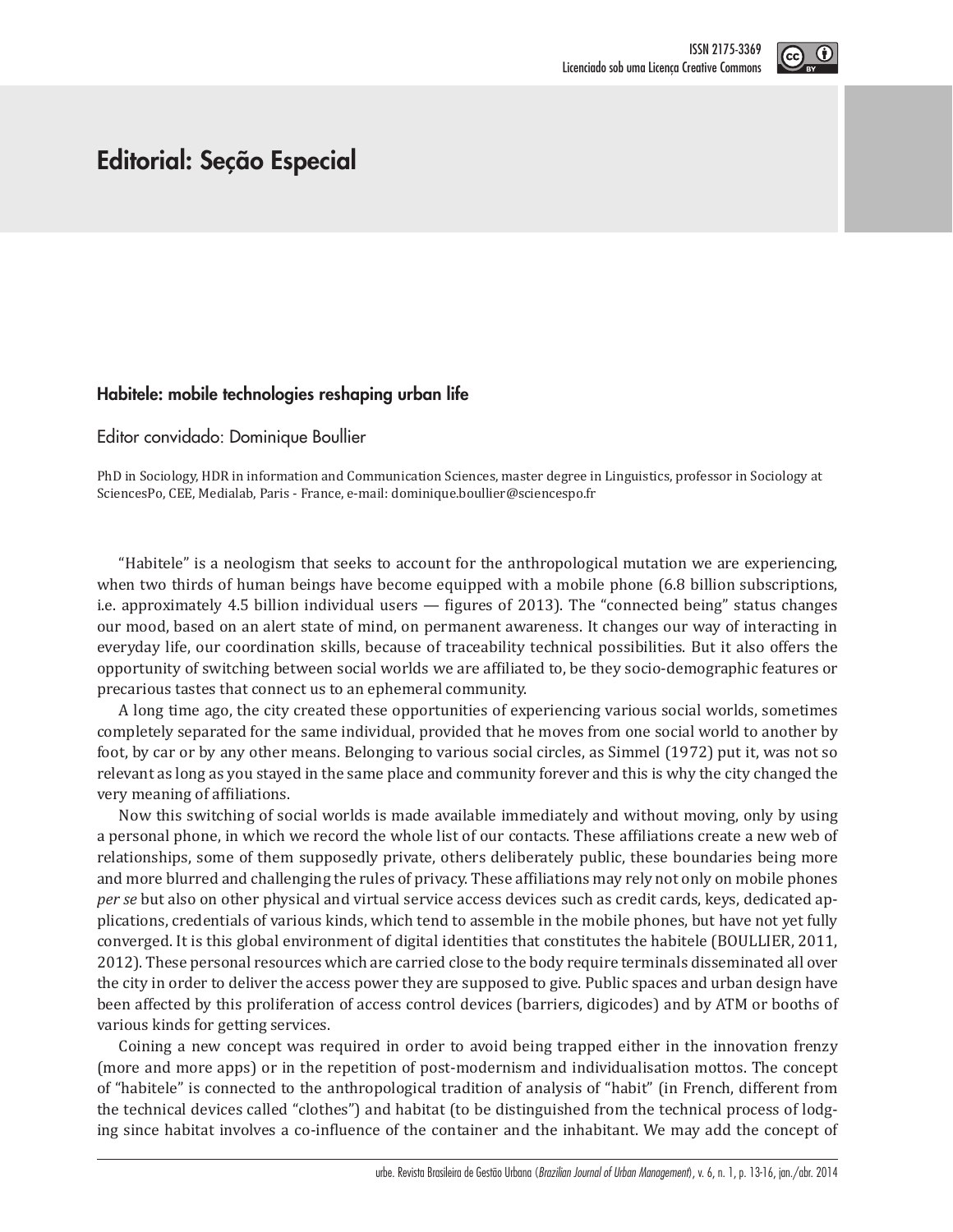"habitacle", in French, often missed in social sciences, which does not mean the car as a vehicle but as a personal bubble in which we inhabit. It has also a strong affiliation to the philosophy of globes and foams of Sloterdijk (2011). The habitele concept seems rather akin to the "Personal Data Ecosystem" that is becoming a major theme in Identity Management, from the ICT as well as from the business and innovation perspectives. But habitele does not cover exactly the same fields and was coined fifteen years ago (BOULLIER, 1999) in order to account for our ability to create a whole new envelope, which is related to the idea of an ecosystem, yet with important differences: habitele is much more distributed; also, it is not limited to the digital world.

Habitele is following the path of anthropology, philosophy or psychology that tried to understand the process of appropriation of space, of environment, of any ecosystem, in order to make the world "one's world". Habitat, which is not only an ecological term but may encompass "lodging" and "settlement" as long as they are appropriated, was the main concept to be addressed. From Heidegger (2001) to Radkowski (2002) and Latour (2005), thinking about habitat helps us understand the very process of coupling human and environment, human and technology, since these shelters are tangible entities and, at the same time, encapsulate so many intangible features, very significant for the humans who inhabit them, who come to feel comfortable within, to feel "at home". Both human and non human sides are affected by the experience of inhabiting. Settling down and lodging do not account for the process of habitat, where a deep and lasting mark is left on each of the terms of the relationship. The etymology itself (*habere*) is meaningful, since the habituation process, which requires time and constant interaction, is at the core of all these processes of appropriation. *Habere* was a key word for Tarde (2010), who asked for a wider use of "havings" instead of "beings" for characterizing humans because it would oblige us to think in transitive terms (to have something) and not in essence terms.

Habitele is used to label the various distant connections with various social worlds, that we are able to handle by carrying devices and traces that keep us in touch with them. These devices and traces are usually assembled in bags and wallets, and they need to stay strongly connected to the body, in order to be called for in case of emergency. These bags, wallets and their contents must be considered the "extended" version of habitele, while the "restricted" version of habitele includes only devices and traces that encapsulate an explicit personal form of ID. Handkerchiefs or books are not carrying our IDs as do credit cards, access cards, legal IDs and phones for instance. These devices and traces help us feel a sense of personal security, since we carry all our affiliations that are the very constituents of our identities. And at the same time, they affect our behaviour by obliging us to carry bags and wallets, and to depend on them for any kind of connection to our social affiliation. One can easily pretend to be a member of, but it will not be proven until one is able to display the membership card, or the VIP phone number in a directory to call for help. All access technologies as well as IDs are also access keys to social worlds, operational devices as well as legal proofs of these affiliations that may become unusable without these tangible proofs.

This phenomenon of the portability of IDs of various kinds is a rather old phenomenon. It depends on the extension of a society and on the complexity of its inner affiliations and the city was shaped by many of these access controls or affiliations displays. Yet, the role played by these tangible devices and traces was rather underestimated in historical or anthropological works and, when studied, not considered as a single set of assembled traces of affiliations, as a specific envelope, although bags and wallets were displaying their everyday importance. The mobile phone and its evolution towards a smart phone extended in a tremendous way the sphere of social worlds that one carries. Social networks accounts and profiles, IDs and credentials that web users disseminate while shopping on line or chatting or subscribing to news sites, for instance, must be considered as the "augmented" version of habitele. And these connections occur right in the midst of urban activities, sometimes directly related to the activity in which the body is involved in the setting, but sometimes intruding or disrupting completely urban activities. This observation may cast more doubt on the real "presence" and "co-presence" of inhabitants in public or private spaces: they can always refer to other engagements while being physically present in any setting. What is the status of this city created on line by the interactions of urbanites between each other or in relationships with data centers and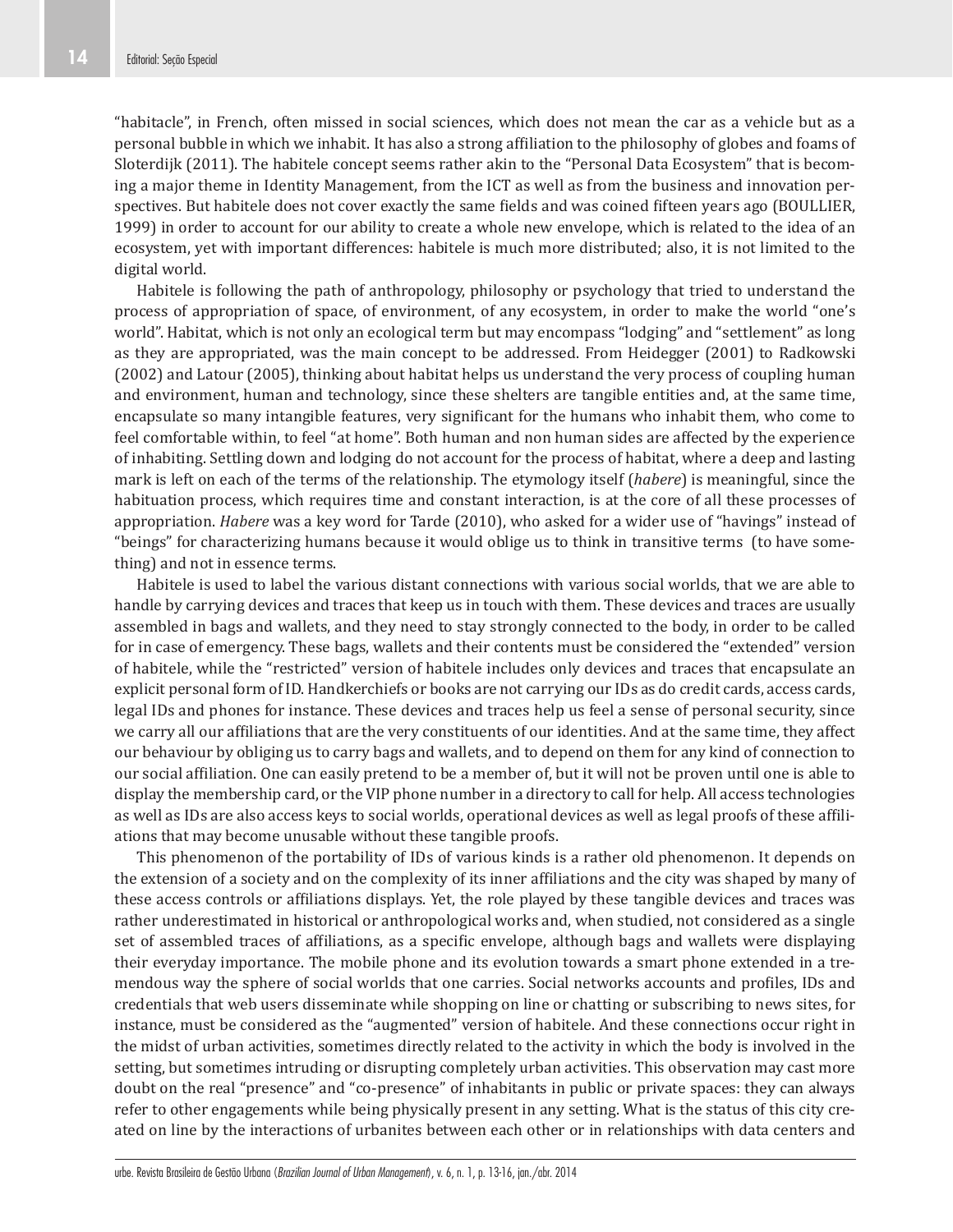service providers? Can we still account for the city as this environment made of concrete that is supposed to constrain our activities? Is there any urbanism or urban life on line as well or is it totally disconnected?

These questions might have well be kept in a sphere of technical gurus or marketing issues. But the change of scale in the number of people equipped with these digital devices all over the world obliges us to think the phenomena in a different way. This change of scale is exactly what McLuhan (1964) meant when he coined his expression: "'the medium is the message", as he said for TV as well as for electricity. In the newly connected world, the revolution is not what people may talk about but the very fact of being connected with so many people (potentially), stemming from so different social worlds, at the same time and sometimes in the same places. The only fact that two third of human beings own a mobile phone (and, more and more often, even severalones) is revealing the real value of this change: the mobile phone is the device and the trigger of the personal globalization. Which means that, as individuals, people share the same equipment and can use it to connect to each other (provided they can afford it!) while experiencing very different styles of uses depending on their various social affiliations, expertise and resources.

This issue of **urbe** will investigate all these stakes of habitele in the city through a number of case studies that have in common the crossing of boundaries between what is supposed to be urban and what is supposed to be online activity.

Paola Pucci uses a large dataset of mobile traffic from a Telco in India to map the urban practices of commuting, moving from one place to another but in the same time from a social world to another (the switching process of habitele). However these social worlds refer to practices that are more intertwined than usually thought and more temporary: the waves of urban activities may be better traced by telephone data than usual surveys because they aggregate a large amount of very fine grains.

Nancy Odendaal offers an extension of this study of the entanglement between people and things, referring to the Actor Network Theory framework. She studies focus groups of immigrant informal traders in Durban, South Africa and demonstrates the agency of technology in helping transcend territorial barriers. This approach is more oriented from "within" the urban experience but it is worth combining methodologies to circulate between levels, scales and social worlds and to observe access opportunities changed by technologies.

The empirical study of bikes rental system, Velib, in Paris by Dominique Boullier and Maxime Crepel displays the new layers of the city as an information system, strongly connected to the delivery of a very physical service of bikes and stations. But this study will reach another level in combining macro and micro level by accounting for the experience of an individual user equipped by a mobile phone and a credit or transportation card. The very portability of these devices and the personal data ecosystem that they encapsulate reveals the two-sided city (physical/digital) in bodies and individual experiences.

Darren Reed and Mark Johnson combine two field studies on voucher apps and social uses of information technology at work to reconsider the status of "local" as usually thought. While being involved in urban activities of various kinds, users become accessible to solicitations from shops located in their area or by colleagues. The traditional local or distant status of persons and organizations does not apply anymore: the personal profile, made of tastes and habits (for vouchers proposals) or made of professional status, intrudes in the supposedly public space and constrain people to react as if they were affiliated on a permanent basis to these features. The public game of "faces" is not sufficient anymore to know who is exactly interacting in the urban environment we share.

Polise Moreira De Marchi focuses on the cognitive technologies that are used to locate phone users as was documented by previous papers in this issue. Here, the emphasis is put on the quality and features of interfaces design. The maps aggregate significant information of Sao Paulo and act as messages that introduce to specific experiences of the city, especially when combined with other media. The gaps between languages and representations may appear at this time and demonstrate the agency power of each interface design.

This issue aims at introducing the discussion about habitele in its relevance for urban theory, by describing each mediation that is used to make connections and blur frontiers between urban and digital